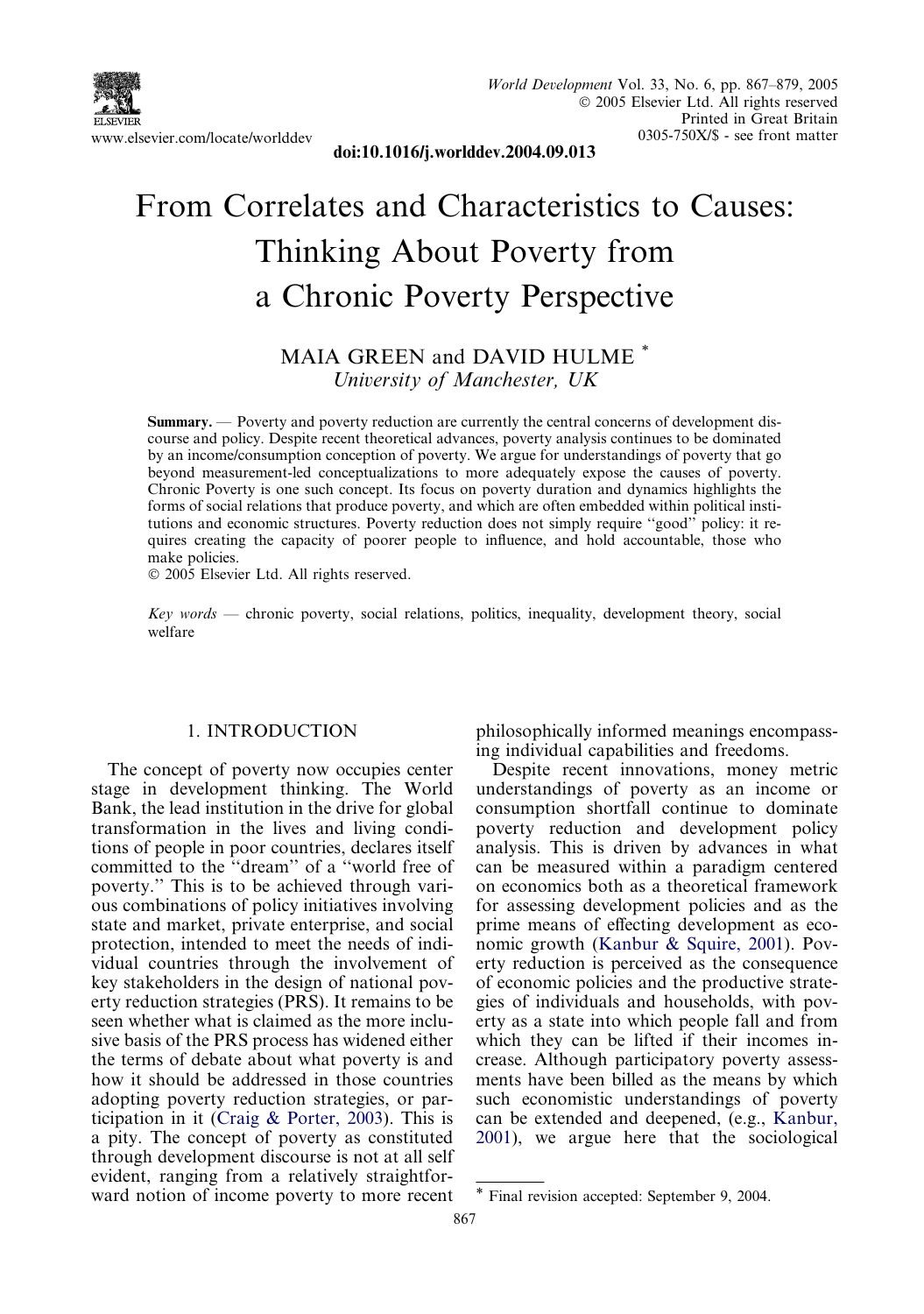''thinness'' of understandings generated through such approaches renders them complicit in the failure to move beyond the characteristics and toward understanding the causes of poverty. As such, the ways in which poverty is currently represented in development—as an entity to be attacked external to the social relations that generate it—serves to constrict the kinds of policy responses to it that development can manage, both conceptually and as the target of development interventions ([Green, 2005\)](#page-11-0). It also contributes to the misrepresentation of poverty and to its perpetuation as an effect.  $\frac{1}{1}$ 

This article argues for the resituation of poverty studies firmly within a sociological tradition that moves beyond the qualitative descriptions associated with participatory poverty assessments to a consideration of the fundamental sociological question of what kinds of social relations produce what kinds of poverty effects.  $2$  We argue that current approaches to poverty in development studies have tended to highlight the precipitating causes of poverty at individual and household levels, while underplaying the social relations and categorizations which can contribute to long-term poverty. Recent work which attempts to theorize the persistence of poverty can provide a vehicle for the combination of qualitative and quantitative approaches to understanding poverty, allowing for the identification of intractable and persistent poverty and an entry point for further qualitative investigation and analysis. The concept of chronic poverty, as characterized by duration, is particularly useful, not so much as a means of identifying the poorest, but for highlighting the outcomes of the entrenched social relations that work to produce the bundle of effects that make up chronic poverty. Chronic poverty offers the potential to move the analytical focus of research from correlates of poverty to causes of poverty. By viewing poverty in dynamic terms it helps reveal the social and political processes that make people poor and keep them in poverty.

# 2. POVERTY IN DEVELOPMENT THINKING

Although poverty has been the focal point of development policies for almost two decades [\(Finnemore, 1997, p. 208\)](#page-11-0), the recent emphasis on global targets has prompted something of a reappraisal as the concept is deconstructed in order that its component parts may be accu-

rately measured. To achieve the Millenium Development Goals (MDGs), institutional mechanisms for monitoring changes in national poverty levels have been established in many countries as part of the infrastructure supporting the poverty reduction strategy (PRS) process. Household income and expenditure surveys, government statistics, and participatory poverty assessments (PPAs) are used to measure the extent and depth of poverty, in terms of income or consumption poverty supplemented by data on *de facto* social exclusion. Within and outside of the relatively narrow confines of these World Bank and aid agency inspired processes a broader debate ensues, involving academics, practitioners and policy makers across a range of institutions about the kinds of methodologies which best capture the scale of poverty and the experience of those categorized as poor.

As indicators of poverty, income and consumption measures have apparent advantages creating what seems to be a clear line between the poor and nonpoor, and providing a rationale for the kind of development assistance large scale financial transfers pursuing poverty reduction through economic growth—that dominated late 20th century policy. Just as states are assumed to be able to combat poverty at macrolevel through economic growth, this income-based understanding of poverty is scaled down in the assumption that poor households can escape poverty through increasing incomes. Against this policy background, it is not surprising that accounts of poverty have largely focused on households as units of economic engagement (see Bebbington, this collection). For example, the widely used livelihoods approach ([Ellis, 2000](#page-11-0)) as a ''toolkit'' for understanding how households, assumed to be units of production and consumption, come to have income deficits is useful for helping outsiders grasp the different components of income that rural people have to pull together in order to make a living of sorts. It is less able to grasp the external influences on these disparate components, the extent to which rural dwellers are embedded in regional and trans-national economies and the dynamism and often fragmentary nature of ''households'' as loci of accommodation, consumption and cooperation ([Harris, 1988](#page-11-0)).

Studies of poor households in a number of different countries and settings have revealed fairly consistent attributes of poverty. Poor households are those which have high depen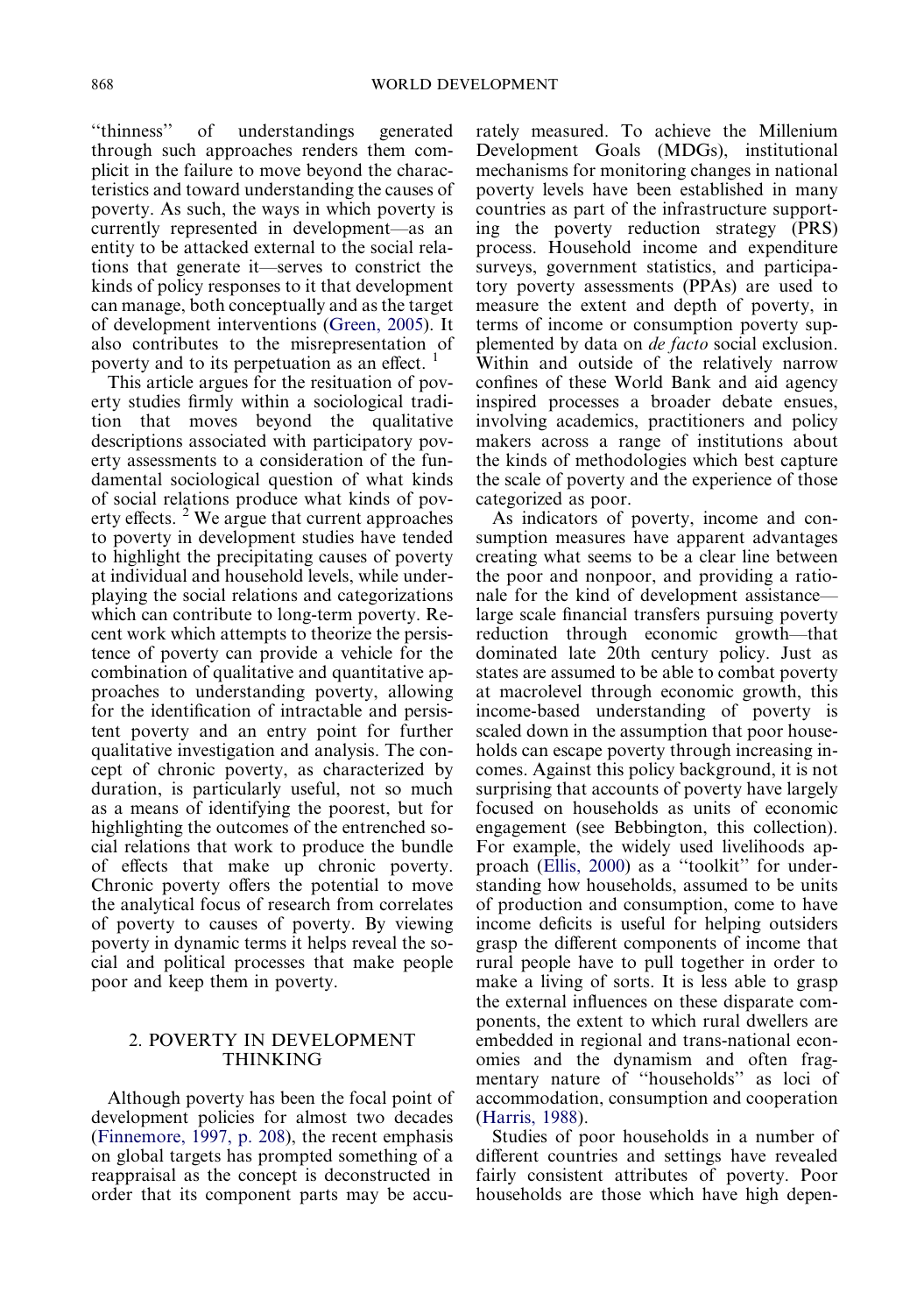dency ratios, minimal assets, lack of access to sources of income and may suffer social disadvantage.<sup>3</sup> These factors are simultaneously causes and consequences of poverty, which is manifested tangibly in illness, malnutrition, illiteracy, and the inability to access a limited range of very basic goods and services. The kind of poverty which is represented here is fairly extreme, although it is analytically differentiated from destitution [\(Harriss-White, 2005,](#page-11-0) [this volume](#page-11-0)). This severity, combined with a tendency to imagine such poverty as predominantly rural and agricultural, reinforces the association between poverty and food shortage, and by extension between malnutrition and poverty. Consequently, evidence of malnutrition, stunting, and weight for height indices are widely accepted as indicators of poverty that at its extreme is represented biometrically.

Such representations of poverty emphasize the effects of extreme poverty on the human body but, in presenting a biological picture of poverty, risk obliterating the humanity and agency of poor people who appear merely as "hordes of vital statistics" [\(Fanon, 1967, p.](#page-11-0) [33\)](#page-11-0). Poverty comes to be seen as a lack of resources rather than an absence of entitlements, as an ''economic'' rather than a political problem. The reduction of poverty to biological effects which can be calculated and improved <sup>4</sup> distracts attention from the social and personal experiences of extreme poverty, which are simply overlooked in the quest for quantification [\(Hastrup, 1993, p. 730](#page-11-0)). This omission matters because although the effects of poverty can be presented as objective, quantified, and hence as the basis for comparisons, poverty is not constituted in the same way at different times and places and by different people. How poverty is imagined and how poverty is experienced varies through society and history, as do the social relations which create it and tolerate its effects ([Bauman, 1998, p. 1\)](#page-11-0).

## 3. POVERTY AS AN EFFECT

Poverty is not a natural fact, but a social experience. The category of the poor is similarly socially constructed. Notions of what poverty is and who the poor are in contemporary rich societies are very different from ideas about what poverty is elsewhere or was in the past, although there are interesting parallels in the ways in which the category of the poor becomes discredited by those considering themselves

outside it. The sociologist [Bauman \(1998,](#page-11-0) [2004\)](#page-11-0) has recently argued for the category of the poor in consumer societies to be defined as those excluded from access to the means of participating in the construction of the self through the acquisition and display of consumer goods, not foodstuffs, a definition of poverty a world away from the basic biological needs approach which informs the work of development economists such as [Dasgupta](#page-11-0) [\(1993, p. 10\)](#page-11-0) and others [\(Rist, 1997, p. 168\)](#page-12-0). While there are obvious similarities between Bauman's concept of social exclusion and the various incarnations of the capabilities approach, developed by [Sen \(1981\)](#page-12-0), which view poverty as fundamentally an issue of exclusion and the absence of what others have within society as *de facto* or normative rights and entitlements, the kinds of effects that ''poverty'' will generate in each case are very different, and arguably not of the same order. It is one thing to be socially marginal and unable to work in a society with welfare provision and access to health care, even if, as in the contemporary United States, this is limited in scope ([Adair,](#page-11-0) [2002](#page-11-0)). It is quite another to risk death in the event of quite minor illness or child birth simply because one's family lacks the cash to pay the minimal charges for access to public medical care, and because of the poor state of public facilities.

What constitutes ''poverty'' is neither obvious nor universal. Local categorizations of poverty may be at odds with the normative categories imposed by international and national agencies. These are only able to capture what appear to be characteristics of poverty universally because they focus on what is in actual fact not ''poverty'' as such but the effects of the social relations that produce it. This explains why studies of ''poverty'' across different geographical and economic areas reveal virtually identical clusters of associated phenomena in relation to characteristics of the ''poor'' and the households so classified, ranging from poor health, malnutrition, shortages of cash and food to the inevitable figures on dependency ratios, educational levels, and literacy ([Oduro & Aryee, 2003](#page-12-0)). These effects, which also contribute to the perpetuation of ''poverty'' in the cycles identified by Dasgupta and others, are fairly predictable in situations where individuals and households who are structurally disadvantaged have no institutional fallback to provide them with support in times of crisis. Identical effects of ''poverty'' were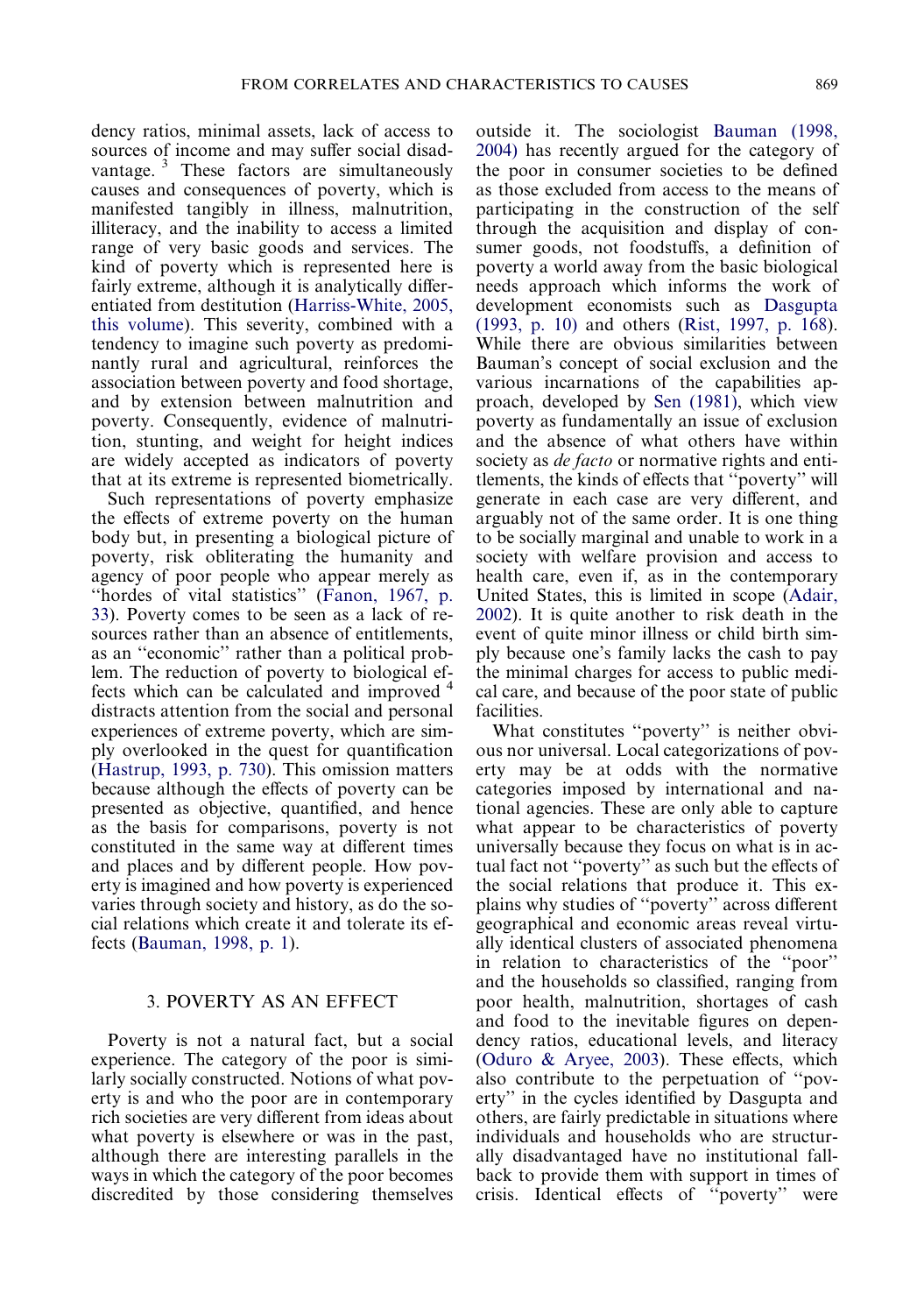reported in London and Manchester among the urban poor in the half century prior to the introduction of basic welfare provision, when households in poor health would use up their limited assets on survival and, through losing access to income opportunities, slide rapidly into debt, then destitution and the likelihood of an easily preventable death [\(Engels, 1987;](#page-11-0) [London, 2002](#page-12-0); [Roberts, 1984\)](#page-12-0).

If the ''poverty'' identified by development seems to refer in practice to a bundle of social and biological effects on people, what about the ways in which development has identified the causes of these effects? Just as studies of poverty have revealed the similarity in the effects of poverty across time and space, so the causes of poverty are represented in development as being similarly related. This similarity is a consequence of the way in which poverty is represented as a phenomenon primarily affecting households within ''communities,'' and within which the causes of poverty are taken to be the range of proximate factors which impact directly on livelihoods. Poor households are thus identified as those likely to have reduced income opportunities, to be headed by a single adult, to have a large number of dependants, for example, or to suffer from inadequacies in access to such inputs as fertilizers and tools, education, draught animals, or credit.

Poverty is increasingly presented as caused by a lack of immediate assets without which households cannot graduate to being nonpoor. This kind of approach is accurate in one sense, in that it explains why individual households or individuals in particular places have less income potential than some of their neighbors do. What it cannot do is take the analysis further and begin to explain why it is that these factors become precipitating for certain people in certain situations and contexts, rather than others. If the question is asked from this perspective, the answers become simultaneously more enlightening and more problematic. Take, for example, the case of certain widow-headed households, particularly in South Asia. Poverty as an effect experienced by members of such households, notably the widow herself, is not a straightforward matter of an absence of an input in the form of male labor, or reduced dependency ratios, or the fact that a male household head might have access to a wage as a laborer or migrant worker, or even as a successful farmer. Rather, it is due to the ways in which adult female personhood is constituted as depending on a male spouse for access

to various kinds of rights, including those over what is constituted as "property" ([Hirschon,](#page-11-0) [1984](#page-11-0)). Widowhood in this situation becomes a negative status defined as a loss of relation to the male household head. Even where a woman is lucky enough to have adult sons who will inherit their father's position, the structure of social relations ensures that the social role of their widowed mother is obliterated through the reallocation of her previous role to the son's wife, as the wife of the household head [\(Lamb,](#page-12-0) [2000](#page-12-0)). Importantly, this social casting of widows as second-class citizens, and the associated processes of asset stripping, is politically institutionalized within customary, statutory, and common law systems that licence and perpetuate such processes of impoverishment.

Poverty as effect is revealed explicitly in this example as the consequence of social relations, which become institutionalized within legal and political systems. But to assert this is merely to assert a truism widely accepted within the disciplines that deal with development. It does not explain anything, other than that certain effects are produced by a range of social relations. It does not point to which kinds of social relations are more or less likely to produce such effects, nor for whom. Nor do such accounts explore the specific ways in which social relations that produce ''poverty'' are contingent on specific and culturally diverse notions about the social constitutions of different categories of persons, about the boundaries of the social and of the kinds of obligations toward others entailed by this positioning. It is these that make widowhood a problematic social category for certain women in South Asia, but not in matrilineal rural communities in Tanzania ([Green, 1999\)](#page-11-0), rather than the death of a spouse *per se*. Development studies has yet to prioritize the analysis of the constitution of the social relations that permit poverty as an effect.  $5$  The tendency has been to generalize poverty in terms of immediate causes and as generalizable effects. This standardized representation of poverty as the social conditions, rather than the social relations, which produce it has restricted the way in which development studies and related disciplines have been able to grasp the fundamental relation between poverty and society.

## 4. REPRESENTING SOCIETY

Ironically, recent efforts to grasp the social within development via participatory research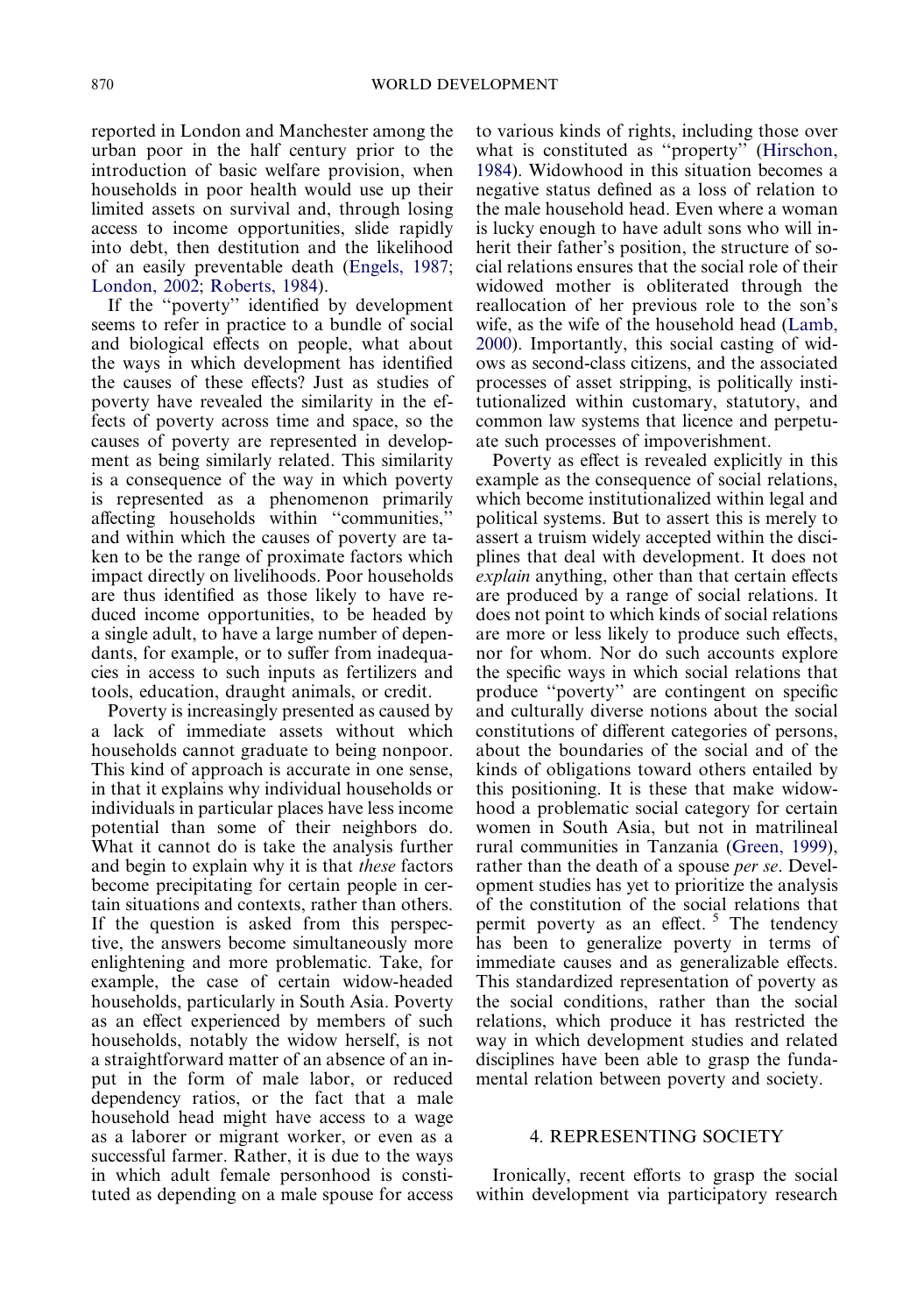and notions of exclusion to explain the position of the poor have tended to perpetuate the externalization of poverty. Here, the poor, as individuals occupying this category, are represented as somehow on the margins of local and national economy and society. The recent World Bank account of comparative PPAs carried out across a range of countries and published under the title, Voices of the Poor: Can Anyone Hear Us? [\(Narayan, Patel, Schafft,](#page-12-0) [Rademacher, & Koch-Schulte, 1999](#page-12-0)) adopts this perspective, representing the poor as excluded from both formal and informal institutions. It is this exclusion which restricts the access of poor people to opportunities and resources, which consolidates their poverty. The poor do have their own institutions, but these are often far removed from the institutions to which the nonpoor have access. The solution to poverty thus appears as inclusion. Consequently, the most recent World Development Report [\(World Bank, 2003](#page-12-0)) states that if the poor are to become less poor, they need to be included in state institutions and that national institutions need to become accountable to poor constituents.

''Voices of the Poor'' presents the relationship between the poor and institutions diagrammatically. A box containing ''poor households'' comprising interlinked circles of ''women and men'' is situated some distance apart from other boxes representing ''state institutions'' and ''civil society organizations,'' through which access to "opportunity" is mediated. The poor then appear as those marginal to mainstream institutions, occupying a kind of parallel society in which impoverished social institutions limit potential means of engagement with the wider institutional context and hence the ''pathway'' out of poverty ([Narayan](#page-12-0) et al[., 1999, p. 15](#page-12-0)).

As a representational device, this way of thinking about the poor as enmeshed in a particular kind of relationship to a wider, nonpoor, society seems to offer insight into the causes of poverty. This is not the case. Its conceptualization of the relation between poverty and society distorts in quite fundamental ways. Firstly, it separates the poor and thus poverty from the rest of society, so that poverty appears as a problem of the excluded. Recommendations about getting out of poverty thus remain focused on the poor who can either increase incomes in order to access the mainstream or who can be incorporated through inclusion policies in the institutions which have the potential to

affect them (also Bebbington, this collection). Secondly, in perceiving the poor as institutionally excluded and in focusing on a narrow definition of institutions such approaches perpetuate a perspective on poverty which fails to recognize the significance and complexity of institutions in constituting the variable social relations which generate poverty as an effect. These institutions are not necessarily the formal organizations of state or what development has defined as ''civil society.'' <sup>6</sup> Critical social institutions in which people are embedded include kinship structures, neighborhood networks, and ethnic alliances, all of which operate at varying levels of informality (although see [Cleaver, Bastiaensen](#page-11-0) et al., 2005, this volume). These institutions transect the imposed boundaries of classification between ''state'' and ''civil society,'' just as the individuals comprising the formal organizations in either category participate to varying degrees in both. The problem seems to be not so much involvement in institutions per se but, rather how ''institutions'' work, or not, to produce poverty.

The advantage of this perspective is that in viewing the poor as integral to society, even if their position is marginal, it permits the perception of this marginality in social terms. While poverty as an effect remains a problem for those persons who experience it, it can be apprehended as an outcome of the social relations which tolerate, or promote, such effects. Such relations often receive further legitimacy and have their effect deepened and perpetuated as they become inscribed within legal and political systems, thus forcing us to examine the political as well as social aspects of explaining poverty. Poverty from this perspective is partly structural, in relation to the organization of a society in such a way that certain categories or individuals may be situated in positions from where they are unable to derive the same benefits as those occupying favored categories (cf. [Bracking, 2003](#page-11-0)). But as an effect it is also determined by the content of those state and nonstate systems of social organization and support, which may or may not regard certain kinds of poverty causing situations as problematic, and hence intervene to prevent or limit the severity and consequences of poverty.

[Iliffe's \(1987\)](#page-11-0) historical account of the significance of kinship systems in Africa demonstrates how the content of social institutions determined whether or not people faced destitution, as long as they had latent rights to be included within kinship systems. Elsewhere,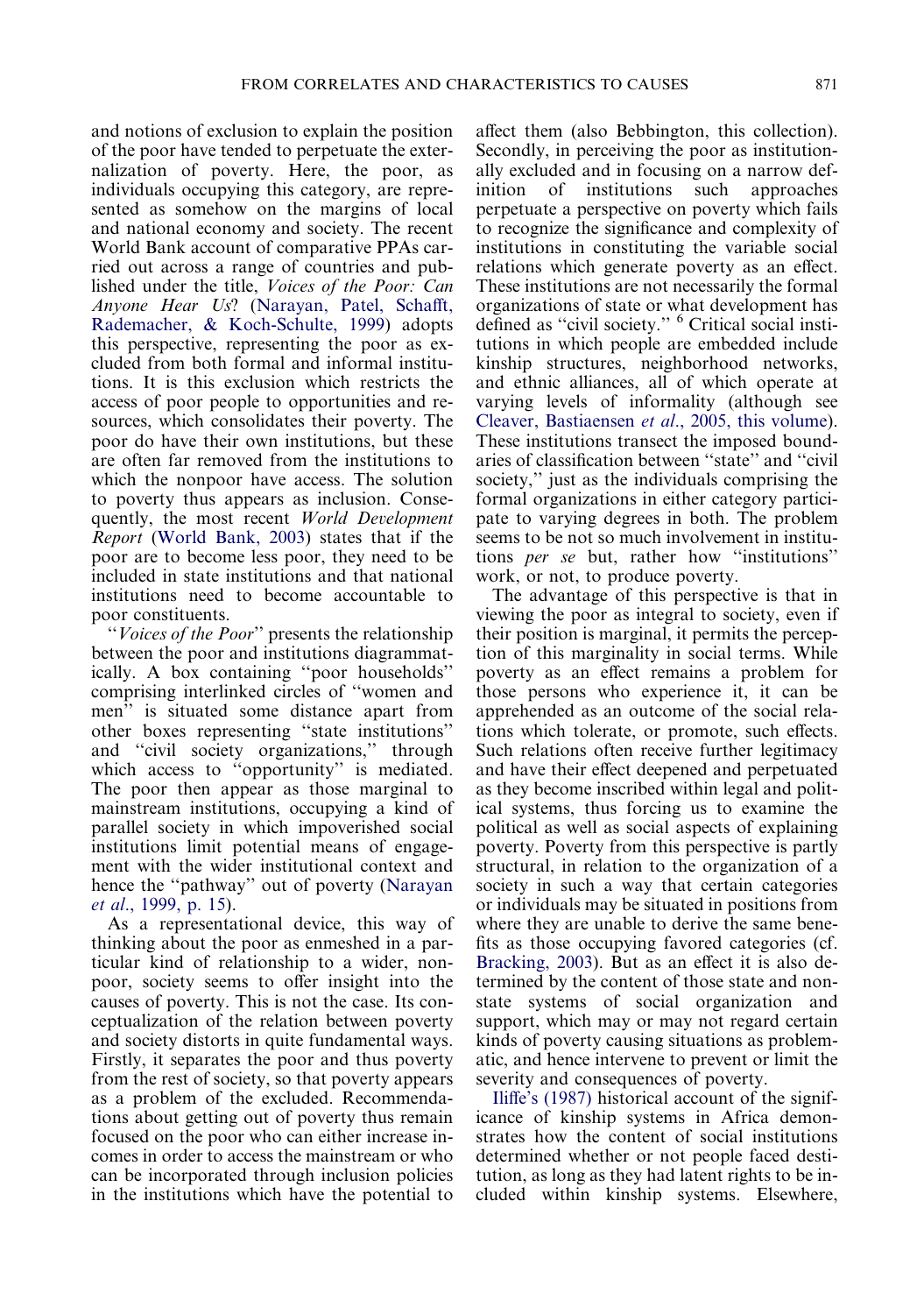destitution was addressed through its institutionalization as a social status in which begging and the right to alms provided certain individuals with a limited but relatively secure means of livelihood. The constitution of destitution as a social status, and a negative one at that, is highlighted in [Douglas's \(1991\)](#page-11-0) essay on the relation between leprosy and poverty in medieval England. Douglas shows how an increased social concern with leprosy as a contagious disease which necessitated the expulsion of lepers was more a result of social attitudes than a sudden increase in the incidence of the disease. Historical evidence does not reveal any marked increase in mortality in affected areas during this period, as one would expect from a leprosy epidemic (1991, p. 731). The increase in sanctions against lepers, who came predominantly from among the poor, is associated Douglas suggests with a shift in perceptions of tolerance toward the destitute, which lead to the association of ideas about poverty, undesirability, and contagion (1991, p. 733). Similar notions about poverty and destitution live on in attitudes which separate out the deserving from the undeserving poor and which seek to associate the poor with a dangerous moral degradation, as in contemporary United States political mythologies about the ''underclass'' [\(Adair,](#page-11-0) [2002](#page-11-0); [Goode & Maskovsky, 2001, p. 5\)](#page-11-0).

More recently, [Harriss-White \(2005, this vol](#page-11-0)[ume\)](#page-11-0) has shown how destitution in contemporary India cannot be viewed as something outside the bounds of normal society and hence political economy. On the contrary, destitution is central to the political economy of postcolonial India, providing an institutional mechanism through which a proportion of the extremely impoverished may support themselves via the creation of new social networks in largely urban settings. While destitution must be viewed as an economic relationship and as a social institution, and hence in structural terms, Harris-White highlights the problem of agency in effecting poverty outcomes. Those living on the streets as destitute in India's major cities are there not solely because of abstract structures, but because of the consequences of various decisions, which have resulted in the weakening of relationships between themselves and kin. These decisions can reflect the choices of those individuals moving into destitution, as in the example of a group of street dwelling children in Dhaka, who had chosen to break with their family homes, or from the kin from whom they could not realistically expect to find

opportunities for support ([Conticini & Hulme,](#page-11-0)  $2004$ ).

If the margins are central to understanding the whole, and destitution can be resituated firmly *within* political economy, the issue of poverty is recast not as social pathology but as a legitimate sociological and political problem. The separation between society and economy is revealed as a distorting representational device. Turnbull could claim that the starving ex-hunting group forced into agriculture in the mountains of Uganda were in effect too poor for ''society'' (1984, p. xx) because he failed to perceive that as economic relations as relations are social, economic and social breakdown are aspects of the same dissolution in the quality and content of relationships. <sup>7</sup> The question becomes not why are some people poor in society, but why some societies tolerate poverty as an outcome and for whom, and how this toleration becomes embedded within institutional norms and systems. This question has barely begun to be asked, let alone answered. Recent anthropological attempts to theorize this issue through the notion of structural violence [\(Farmer, 2003](#page-11-0)) have value but, in laying the blame solely on the negative effects of international policy on local societies, may betray their own investigative promise.  $\delta$ 

# 5. MOVING TOWARD A RELATIONAL APPROACH: ENTITLEMENTS AND FREEDOMS?

If, as we have argued here, the key sociological question regarding the persistence of poverty is why some social and political forms have a greater tolerance of poverty outcomes than others the focus shifts away from the immediate causes of poverty effects, and the usual explanatory frameworks concerned with explaining the attributes of poor households at particular points in time, to an emphasis on the social relationships and constructs which reproduce poverty effects. The clearest attempt within mainstream development studies to generate a relational understanding comes from the work of Sen. In his seminal work on famines, [Sen \(1981, p. 17\)](#page-12-0) explained how famine resulted not from the absence of food—the 1943 Bengal famine occurred when grain was available in rural markets, a finding which has since proved replicable at other times and places ([De](#page-11-0) [Waal, 1989\)](#page-11-0)—but because of what [Sen \(1981, p.](#page-12-0) [75\)](#page-12-0) calls ''exchange entitlements'' that allow ac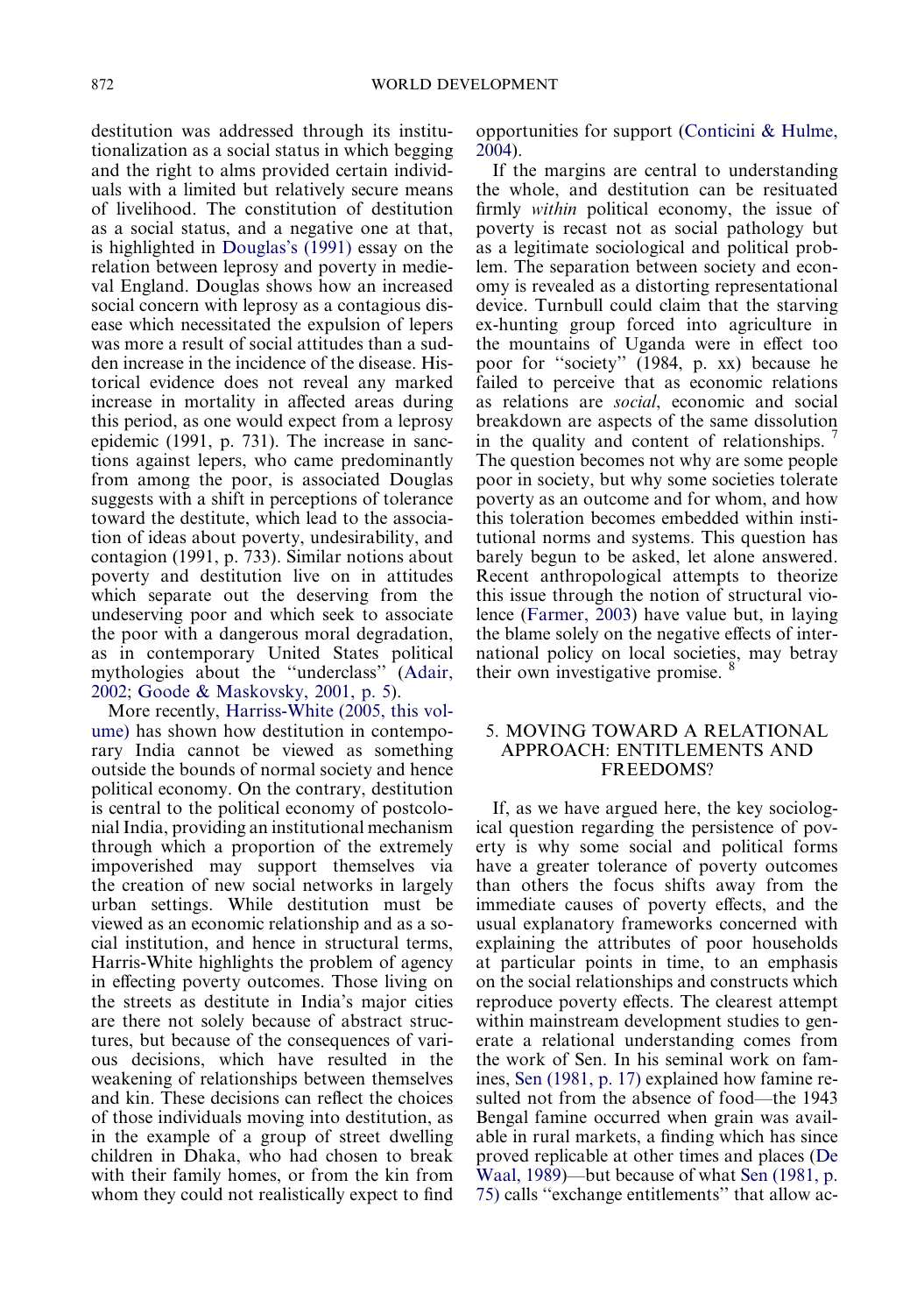cess to food. In the case of rural famines, these entitlements might be the ability to exchange labor for cash with which to purchase food, or other products for cash. Sen's critical contribution here is the insight that poverty is a matter of social relations. Entitlements depend on the specific social and cultural configurations which make them binding. Their erosion or absence results in the exclusion of the person from the ''rights'' to access them and hence to participate in the economy.

Sen's later work takes these ideas further (1999). Poverty as a state, but really as an effect, is the result of an absence of entitlements reformulated as a broader package of rights, not only to exchange but to health, education, and freedom. Poverty is at its extreme unfreedom, a state in which the person lacks rights to health, food and the freedom to achieve the inherent potential in their capabilities, that is to determine their own future [\(Sen, 1999, p.](#page-12-0) [53\)](#page-12-0). Variants on this theme have informed the perspective of UN agencies advocating ''human development'' and of organizations advocating a rights-based approach to development. The philosophical underpinning of this perspective owes much to a specific strand of Western thought which has equated increasing individual freedom with increments in human progress.

However, it is arguably the fact that Sen's vision is so firmly situated within a normative liberal framework that views particular social, political, and economic forms as inherently productive of better effects than others (cf. [Sandbrook, 2000, p. 1071\)](#page-12-0), that denies this approach the explanatory power required to understand and tackle poverty that persists in different places. Sen's recent approach is grounded in an abstract universalism which assumes that entitlements and rights are latent across diverse forms of social organization and that notions about rights, depending as they do on quite specific understandings of individual persons as rights bearing agents, have a universal legitimacy. This is problematic. In particular, attempts to explain poverty as a lack of something (freedom) detracts from understanding what processes are present and actively creating and reproducing poverty (see Bracking, this volume), and thus offers a somewhat placeless and ahistorical account of how poverty is caused in particular contexts. Moreover—and without arguing against the desirability of universal human rights—such interpretations are less able to specify the insti-

tutional mechanisms through which effective rights regimes could be established (cf. [Gore,](#page-11-0) [1993, p. 453\)](#page-11-0). It is not inherently universal, as has been argued in East and Southeast Asia on the grounds that ''Asian values'' prioritize economic rights and political stability over political and civil rights (Park  $& Kim, 1998$ ). If it becomes universal through the establishment of the necessary institutional arrangements to make it so this will reflect the power of international agendas as much as any inherent moral or intellectual claim that such discourses may represent themselves as having ([Mohan & Holland, 2001\)](#page-12-0).

#### 6. CHRONIC POVERTY AND THE CAUSES OF POVERTY

This section argues that the concept of chronic poverty is particularly useful as a methodological probe, enabling the identification of the structural conditions which produce ongoing poverty effects, and encouraging researchers to move on from poverty as a state to poverty as a dynamic. The concept of chronic poverty as denoting particular forms of poverty emerged from a critical rethinking of the usefulness of talking about the poor as a general category in both development studies and in the practice of international development. This was a response to three main factors. In terms of poverty reduction policy and performance, it was increasingly clear that even when countries' ''performed'' exceptionally well, significant minorities of their people remained highly deprived. <sup>10</sup> Empirically, techniques for longitudinal analysis and the availability of panel datasets were becoming more widespread so it was increasingly possible to examine who stayed poor over time ([Baulch & Hoddinott,](#page-11-0) [2000](#page-11-0)). Conceptually, there was recognition that different kinds of social relations produce poverty effects which differ in duration and intensity.

Thus, analysts could begin to disaggregate between different categories of poor people, be that [Iliffe's \(1987\)](#page-11-0) distinction between structural and conjunctural poverty, or [Hulme and](#page-11-0) [Shepherd's \(2003\)](#page-11-0) chronic poor, transitory poor, and nonpoor. The latter authors defined chronic poverty in terms of its duration, in excess of five years. The arbitrary and methodologically driven nature of such a cut-off line has been criticized ([Bevan, 2003\)](#page-11-0) and more recently they have defined the chronic poor as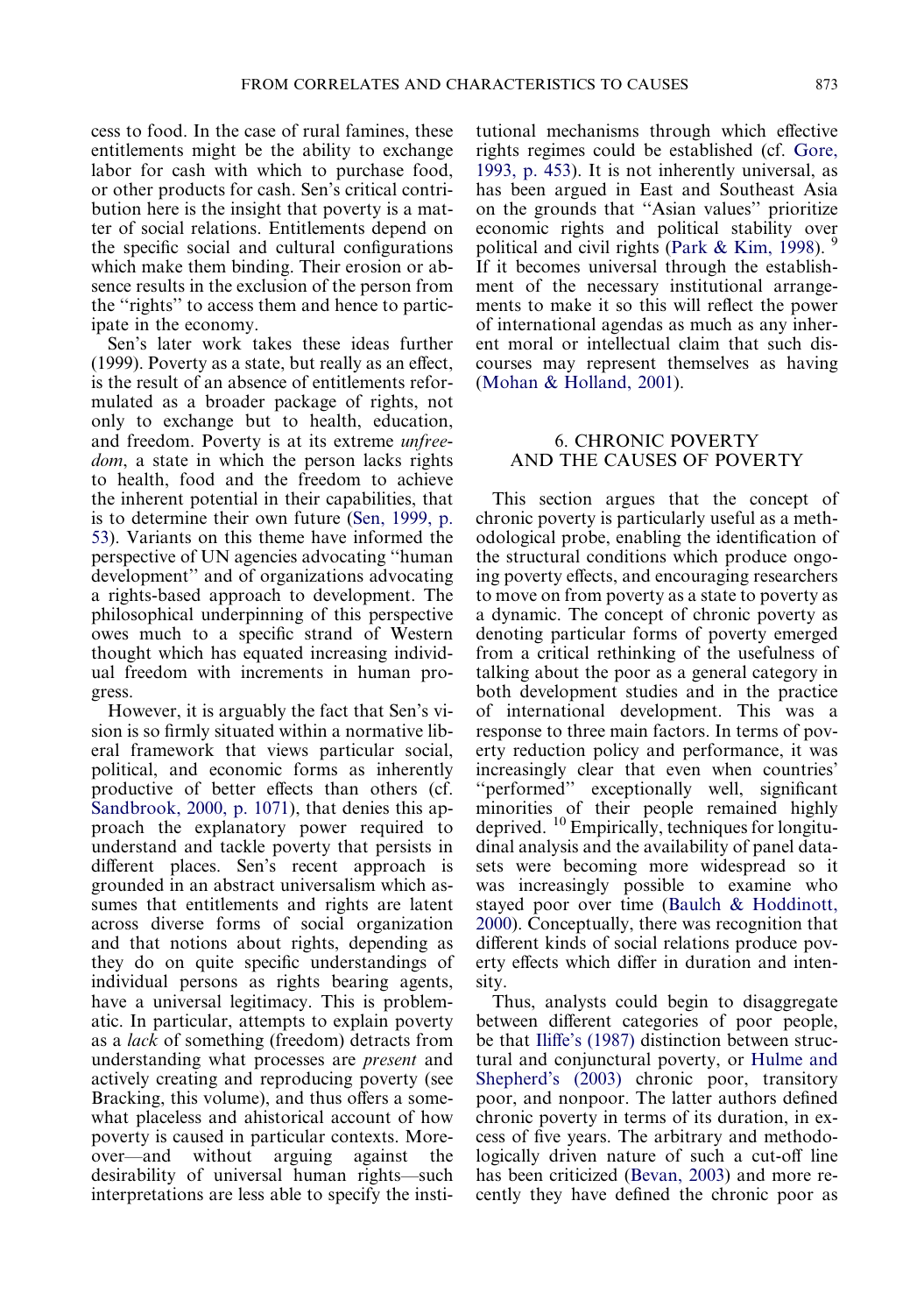''... people who remain poor for much of their life course, who may 'pass on' their poverty to their children, and who may die of easily preventable deaths because of the poverty they experience" (CPRC, 2004, p.  $3$ ). <sup>11</sup> This is contrasted with the shorter-term periods of poverty that people may suffer as a result of seasonality, a downturn in the business cycle or temporary household level shocks. The concept is explicitly intended to capture that section of society that is generally within<br>poverty <sup>12</sup> and which has very limited prospects of improving its circumstances and becoming nonpoor. An important component of chronic poverty is intergenerational transmission [\(Harper, Marcus, & Moore, 2003\)](#page-11-0), when poverty status is transferred from parents to children, who are caught in a continuing cycle of deprivation.

Chronic poverty, as a representational device for thinking about poverty, is shackled by many of the problems common to other ways in which poverty is approached in development studies and related disciplines. Firstly, although it recognizes that poverty is experienced by individuals, rather than households, and that intra-household social relations are very important [\(Hulme & Shepherd, 2003\)](#page-11-0), in empirical work it commonly uses an ideal notion of the household. Secondly, much recent analysis and writing on chronic poverty has remained focused on income or consumption poverty. Thirdly, in presenting some poverty as a chronic condition and an attribute that is transmitted across generations, the concept risks association with the biological metaphors so despised by [Fanon \(1967\)](#page-11-0) as artefacts of colonial thinking. Finally, its use of the term ''cultures of poverty'' ([CPRC, 2004, pp. 39–40\)](#page-11-0), rings alarm bells for some despite the careful way in which this idea is utilized in chronic poverty research.

If, however, we look beyond these dimensions of chronic poverty to what it actually describes the concept appears more promising. Chronic poverty seeks to identify those within society who have minimal or no prospects for economic and social mobility and are structurally constrained by the social relations which produce poverty effects. Seen in this light the intergenerational transmission of poverty is reframed as an outcome of inegalitarian social relations. Households are used as the unit of analysis not by preference but by necessity, because this is the concept underpinning most of the panel data that is presently available.

Identifying chronic poverty as a particular type of poverty process thus has the potential to reveal where structural causes are significant and intractable [\(Mitlin, 2003](#page-12-0)). This is important in encouraging the shift away from simplistic effects oriented analyses of poverty, which identify correlates of poverty and aggregate immediate precipitating factors that push certain households into income poverty, but which fail to address the wider questions around economic and social relationships and the constitution of vulnerabilities. The failures of this approach are evident in the lack of progress in reducing poverty in many countries  $13$  and the persistence of poverty in specific regions and social groups.  $1$ 

The identification of intractable long-term poverty as an outcome of immanent social relations is, however, only a starting point in beginning to try to understand the factors which produce poverty outcomes. For the concept of chronic poverty to contribute theoretically to the design of a methodology for understanding poverty in different places and across different times, it must move beyond merely identifying a cluster of symptoms. Diagnosis of the causes of poverty, that is, on the specific conjunction of factors which produce poverty effects in different places, depends on combining deep qualitative and historical analysis, to understand the changing nature and context of social and political organizations and institutions, and the changing constitution of the category of poverty itself with quantitative analysis of panel datasets. Simply identifying long lasting poverty effects cannot reveal whether these are the most pertinent characteristics of the experience of poverty for those affected by it, nor can it begin to access the qualitative and subjective dimensions of this experience.<sup>15</sup> The experience of poverty will depend on the extent and ways in which poverty is constructed as a problematic status in various places and times.

The social construction of ''poverty'' is far from universal, despite donor efforts to promote a universalistic set of poverty attributes, including gender relations, access to rights, and increases in household income. The poor person in rural Tanzania continues to be the person without kin, as much as those for whom material wealth is absent. Close qualitative analysis of poverty effects in such settings reveal not only what the local manifestations of poverty causes are, but also how poverty effects are in fact created through social practices. Some of these are extreme, for example, the expulsion of widows through witchcraft allega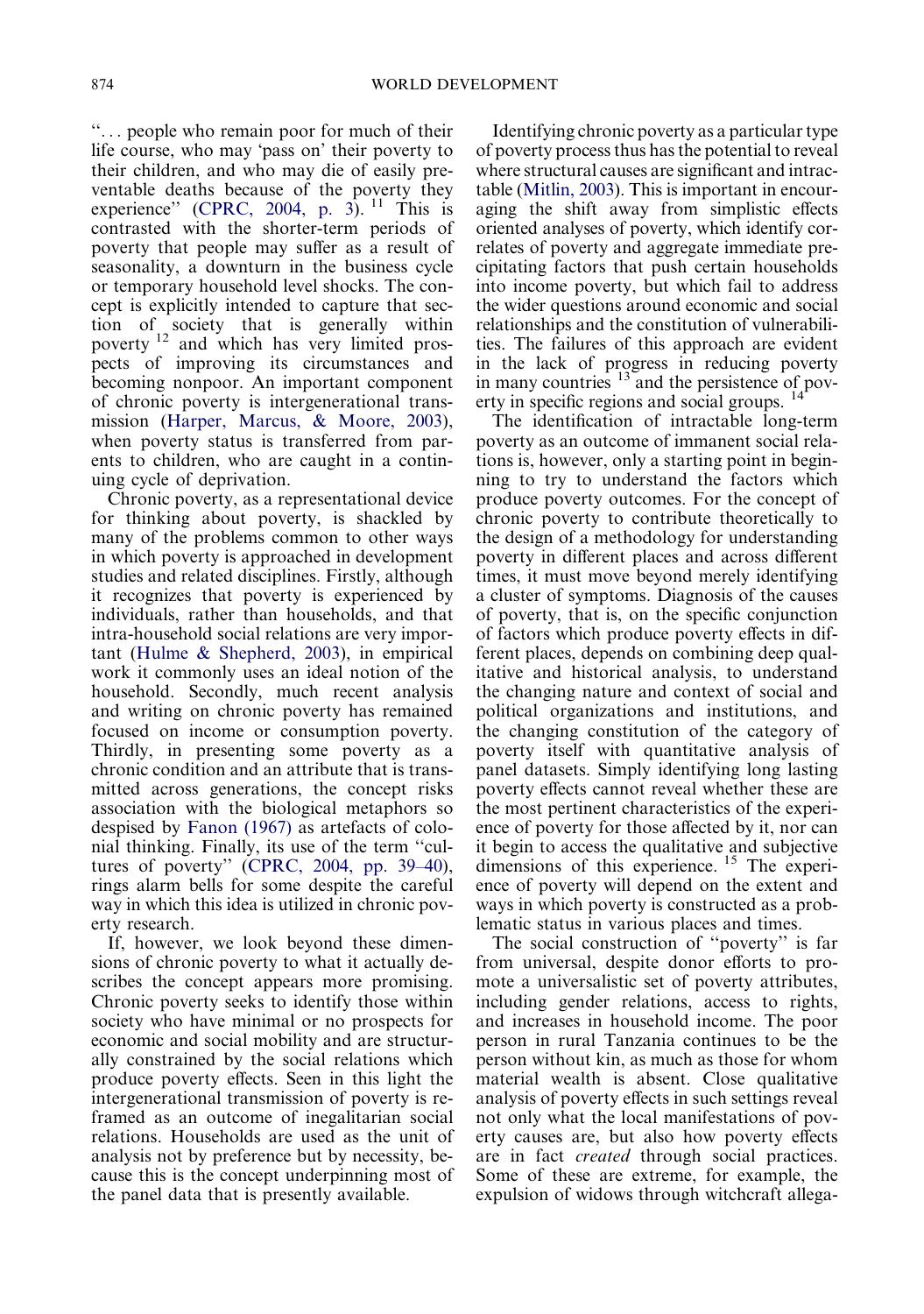tions, as has occurred since the 1980s in some communities in Western Tanzania [\(Mesaki,](#page-12-0) [1994](#page-12-0)). Less extreme but equally insidious institutional mechanisms that create poverty include arrangements for access to land and livelihoods, extreme examples being the mass exclusion of members of hunting communities from hunting grounds as has occurred in Botswana [\(Good, 1999\)](#page-11-0), and elsewhere, or the seizure of land from the widows and children of men who have died of AIDS by the male kin of the deceased in East Africa ([CPRC, 2004;](#page-11-0) [Ewelukwa, 2002\)](#page-11-0).

These examples of social processes show how the poverty effects they generate are precipitated by institutional factors which affect the access of certain social categories to livelihoods. They also demonstrate how the manipulation of social institutions is not perceived as a problem for those doing the manipulating, for whom the poverty outcomes which affect other people are perceived as necessary, inevitable or the fault of those so affected. Sukuma widows chased away from their communities after being accused of witchcraft are said to be greedy evil doers whose insatiability has resulted in the deaths of innocent victims [\(Mesaki, 1994\)](#page-12-0). Those San forced to depend on welfare handouts and begging to eke out a subsistence living on the margins of their former lands are condemned as unskilled vagrants who lack the will to farm [\(Good, 1999](#page-11-0)). In Bangladesh, community-based and local government social protection is afforded to households that were running well, shochol, but hit a major problem such as an injury to the main income earner [\(Matin & Hulme, 2003, p. 658](#page-12-0)). In contrast households that have been poor for a long period of time are socially categorized as ''hopeless'' and so there is no point in providing them with access to social protection schemes [\(Matin & Hulme, 2003, p. 660\)](#page-12-0).

[Kabeer's \(2004\)](#page-11-0) study of changing livelihoods in rural Bangladesh provides the best illustration to date of how the concept of chronic poverty can deepen the understanding of the causes of poverty and poverty reduction. Through a combination of quantitative (panel datasets) and qualitative (life histories) analysis, she identifies the ''ladders'' that have taken people in Bangladesh out of poverty and the ''snakes'' that cause slides into poverty that may become "traps." The ladders include deciding to have smaller families, adopting high-yield varieties of rice, diversifying into horticulture, sending family members to cities or abroad, and educat-

ing children. Many of these opportunities arise from the growth of the local, urban, and global economy, but taking opportunities depends on initial endowments and personal agency. "Snakes," on the other hand, often take the form of misfortune: ill health, death, business failure, natural disaster, family breakdown (through divorce or abandonment), dowry costs or male ''mis-behavior'' (gambling, taking drugs and working only intermittently).

The interaction of snakes and ladders explains how some households ''escape'' poverty while others cannot. But chronic poverty cannot be understood simply in terms of these proximate causes. ''[T]he traps that kept poor households poor over an extended period of time, reflected structural, rather than, transitional forms of disadvantage, manifestations of the various forms of power relations that make up Bangladesh society and serve to distort the distribution of resources and opportunities'' ([Kabeer, 2004, p. 39\)](#page-11-0). In particular, class- and gender-based power inequalities deny the chronically poor access to (i) vulnerability-reducing public services, such as public health, and (ii) market-based services or opportunities, as ''markets by their very nature tend to either exclude or exploit those with little power'' ([Kabeer, 2004, p. 40](#page-11-0)).

While poverty reduction in Bangladesh since 1990 is based on a number of commonly identified causes—the expansion of the garment industry, agricultural intensification and diversification, family planning, and improved school enrolment (especially for girls)—underpinning such progress were changes in social and political relations, especially the empowerment of women and democratization. Neither of these changes are ''ideal,'' but many women now have a greater role in decisions within the household and ''community'' and poor people now have a (highly imperfect) means of expressing their dissatisfaction with their political leaders. Therefore, for those seeking to support poverty reduction in Bangladesh, ''...the challenge for the future...lies in the field of politics as much as in the domain of policy...in creating the capacity of poorer and more vulnerable sections of society to influence those that make policies...and hold them accountable'' [\(Kabeer, 2004, p. 41\)](#page-11-0).

In each of the cases cited above, the social categorizations find their purchase and means of reproduction within the political sphere. [Kab](#page-11-0)[eer's \(2004\)](#page-11-0) analysis reveals how power relations based on class and gender underpin the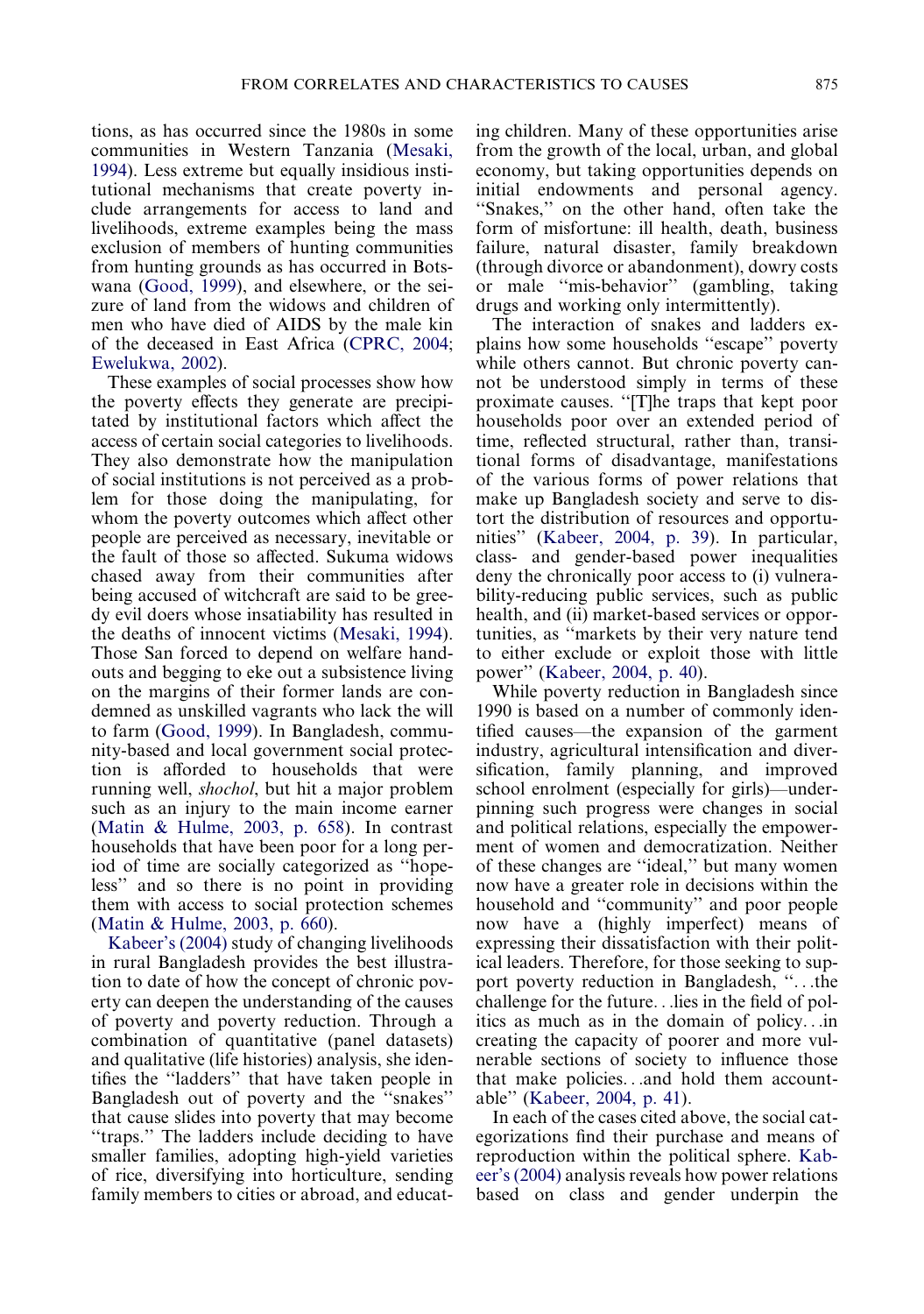processes that trap millions of rural households in poverty. In terms of the San in Botswana, Good has shown how their state of extreme poverty flowed from the ways in which the social norms required to legitimate a particular form of capital accumulation were promoted by a property-owning elite through the dominant political party. As such, the study of poverty cannot be extricated from investigating the political, particularly ''the role of elites and the exploitative practices accompanying their ascendancy'' [\(Good, 1999, p. 186\)](#page-11-0). Even where exploitation does not form the main mode of underdevelopment, the attitudes of political elites help inscribe the limits of social responsibility for poverty, perpetuating the representation of poverty as a problem of the poor, and encouraging punitive regimes for the reduction of the risks poverty is seen to carry for the better off. In Bangladesh and Uganda (Hossain, 2005 & Hickey, 2005, this volume), the ''economically productive'' poor are privileged over the ''nonproductive'' poor in national political discourse. In India, destitution is criminalized by the state so that destitutes are more a concern for the police than welfare agencies ([Harriss-](#page-11-0)[White, 2005, this volume](#page-11-0)). As the gap between the rich and the poor grows, it becomes easier for elites to assert a conceptual distance between themselves and those living in poverty, whose poverty is blamed on their culture, their ignorance, lack of skills, or their farming practices [\(Farmer, 1999, p. 148;](#page-11-0) [Woodhouse, 2003](#page-12-0)).

This tolerance of the effects of poverty provides a justification of sorts for political leaders and political systems for strategies of either omission or limited commission regarding poverty reduction. Toleration of extreme and chronic poverty, indeed acceptance in many countries (particularly in Africa), allows for the practice of a highly limited vision of development and social welfare premised on minimal rather than aspirational living standards for the masses, and a future of poverty alleviation and food aid (Hickey, 2005, this volume). Poverty is accepted as a chronic condition ([Wood,](#page-12-0) [2003](#page-12-0)). Such fatalism, complacency, or lack of concern must be confronted: nowhere is chronic poverty inevitable. Tackling chronic poverty, however, demands analyses and actions that recognize the centrality of transforming social relations and changing social values. State action has been central to poverty and chronic poverty reduction in South Korea, Malaysia [\(Bruton,](#page-11-0) [1992](#page-11-0)), and Sri Lanka ([Sanderatne, 2001\)](#page-12-0). Closer to home, in the north-west of England, where

we are based, state action as much as economic growth eliminated extreme poverty and chronic vulnerability through the establishment of a welfare system ensuring that the jobless could meet their basic needs and pay their rent. This put an end to industrial destitution ([Roberts,](#page-12-0) [1984](#page-12-0)), and constituted a political statement concerning the unacceptability of poverty that shaped political discourse for decades. The constitution of an effective welfare system was more not a side effect of economic growth or a poverty alleviation or reduction program. It created new social institutions for the prevention of poverty effects through the establishment of state structures with a responsibility to prevent poverty outcomes. At one and the same time, it was a product of changing social relations and a driver that changed social relations.

### 7. CONCLUSION

The contemporary preoccupation of development thinking and policy on poverty both creates political space to advance the project of poverty reduction and ensures the narrowness of this space though a reductive focus on measurement and poverty correlates. Progress in poverty reduction is constrained by many factors, one of which is the way in which poverty is represented within international development. Frameworks based on the understanding of poverty reduction as linearly increasing household income or consumption through economic growth are unlikely to generate development policies and mobilize public action that can adequately tackle the underlying causes of poverty. Conceptualizing deprivation in terms of chronic poverty, exploring the constraints that close off opportunities for upward social and economic mobility, and analyzing the politically entrenched social relations (household, community, national, and international) that work to produce the effects that constitute the experience of chronic poverty provides a potential means for deepening understanding and guiding action. While work on chronic poverty is only in its initial stages, and the concept faces significant theoretical challenges, it offers a means for moving beyond mere correlates and characteristics of poverty to identifying and examining its underlying causes, which reside in social processes, and become inscribed in economic structures and political norms and institutions.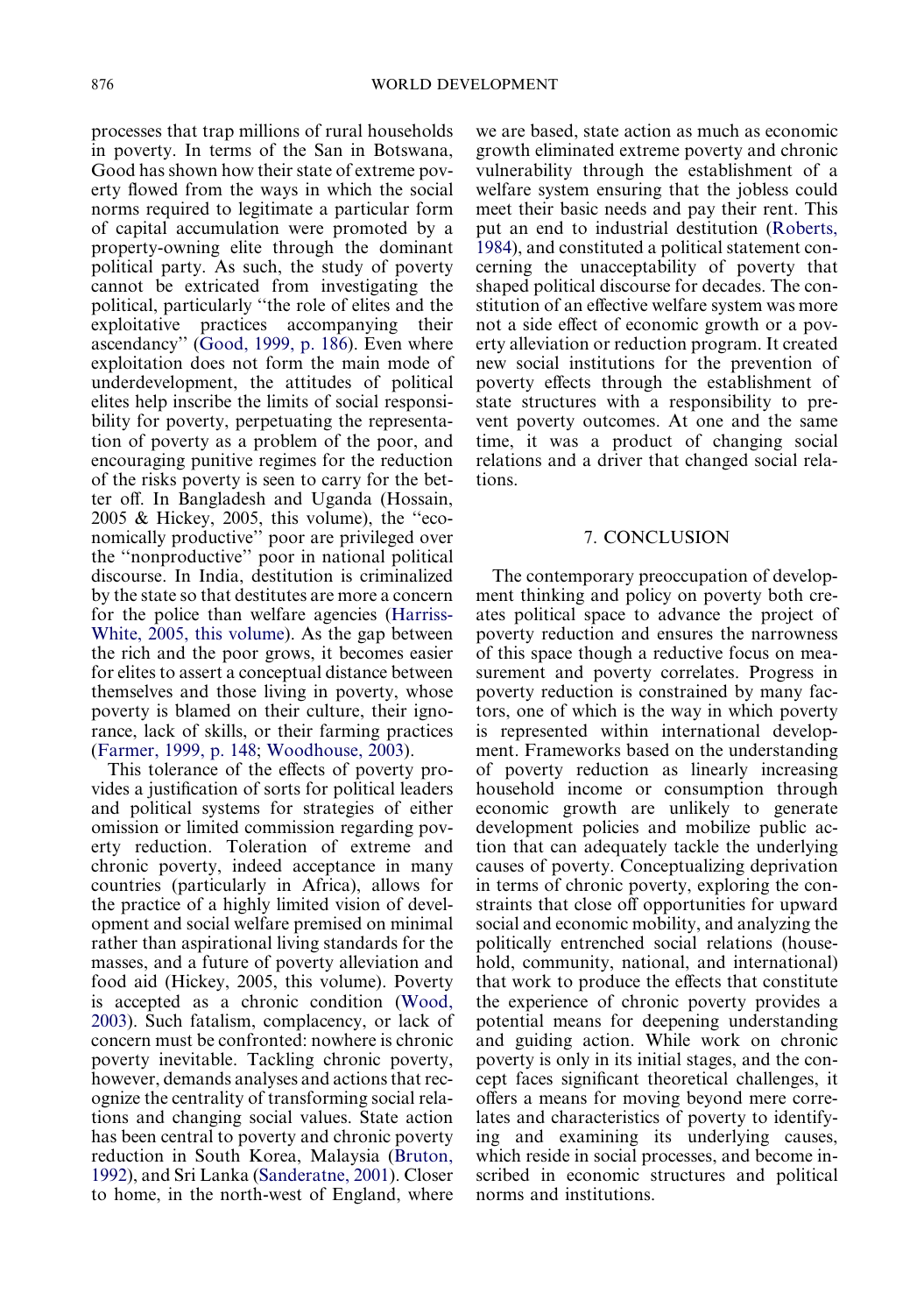#### **NOTES**

1. In this paper, we do not have the space to explore the political origins and institutional structure of the global ''poverty research industry.'' However, there are clearly similarities with what has happened in the USA with a focus on measurement and ''limited, mostly descriptive explanations'' ([O'Connor, 2001,](#page-12-0) [p. 21\)](#page-12-0) that do not examine economic and social inequality.

2. This is not to displace economic analysis but to show that the present dominant view of poverty analysis as econometrics supplemented by the ''voice'' of the poor is insufficient.

3. For a full set of references on these attributes see Chapters 2 and 4 of the Chronic Poverty Report 2004/ 2005 [\(CPRC, 2004](#page-11-0)).

4. Colleagues in Bangladesh refer to this as the ''livestock fattening'' approach to poverty reduction.

5. The one exception to this is gender and the assumptions that in all contexts women are subordinate and female headed households are poor. Recent work by [Chant \(2003\)](#page-11-0) reveals the error of conceptualizing gender relations as being standardized within and between societies.

6. See [Mandel \(2002\)](#page-12-0) for an account of how ''civil society" is being made through international development.

7. ''...society itself is not indispensable for man's survival'' but becomes a ''luxury'' where need reduces people to personal survival [\(Turnbull, 1984, p. 239](#page-12-0)).

8. Farmer's work harks back to [Hartmann and Boyce's](#page-11-0) [\(1983\)](#page-11-0) account of ''quiet violence'' in a Bangladeshi village. Hari, a landless laborer, dies not because he is excluded from society but because of the social and economic relations that have eroded his assets and that deny him access to food and health services ([Hartmann](#page-11-0) [& Boyce, 1983, pp. 169–176\)](#page-11-0).

9. At the present time, this is most obvious in China which is lauded by Western governments for its economic growth and income poverty reduction and chastised for its ''failures'' in terms of human rights.

10. The most obvious example is Uganda in the 1990s. During 1992–99, the aggregate national poverty line fell by 20% but 19% of the population was poor in 1992 and still poor in 1999 and 10% of the population that was nonpoor in 1992 had fallen below the poverty line by 1999 ([Lawson, McKay, & Okidi,](#page-12-0) [2003](#page-12-0)).

11. Poverty analysis and measurement struggles with the issue of how to deal with the dead. Once someone has died an easily preventable death should they be recorded as an age-specific mortality and removed from poverty analysis? Or, are they continuing to experience the ultimate form of poverty—the loss of all the beings and doings and becomings that they would have lived through over the ''stolen'' years or decades of their life? Our analysis inclines us toward the second position.

12. The CPRC's work has emphasized the assessment of poverty in multidimensional terms ([Hulme & Shep](#page-11-0)[herd, 2003\)](#page-11-0). This is often feasible in qualitative work but remains uncommon with panel datsets ([Baulch &](#page-11-0) [Masset, 2003](#page-11-0)).

13. In 2003, some 54 countries were poorer than in 1990, in 21 countries, a higher proportion of people were going hungry, and in 14, the child mortality rate had increased ([UNDP, 2003, p. 2\)](#page-12-0). In 21 countries, the human development index (HDI) had decreased: until the late 1980s, such reversals were rare as the HDI captures capabilities (literacy, life expectancy) that are not easily lost [\(UNDP, 2003\)](#page-12-0).

14. In Europe, the most obvious example relates to the Roma, 53% of whom in Hungary are long-term poor. They make up 4–5% of the population but more than one-third of the chronic poor. Vietnam's progress over the 1990s masked the fact that for its ethnic minorities income poverty remained a norm. For the majority Kinh, headcount poverty dropped from 54% to 31% between 1992–93 and 1997–98. For the minorities, it only dropped from 86% to 75% ([Baulch, Chuyen,](#page-11-0) [Haughton, & Haughton, 2002](#page-11-0)).

15. [Shahin \(2002\)](#page-12-0) characterizes analyses of statistically representative panel datasets as ''lifeless'' in contrast to qualitative analyses, often based on life histories, which are ''lifeful.'' The latter, however, can be challenged in terms of how adequately they represent the experience of a larger number of people. Combinations of high quality quantitative and qualitative work offer the possibility of capturing the strengths of both approaches ([Kanbur,](#page-12-0) [2001](#page-12-0)).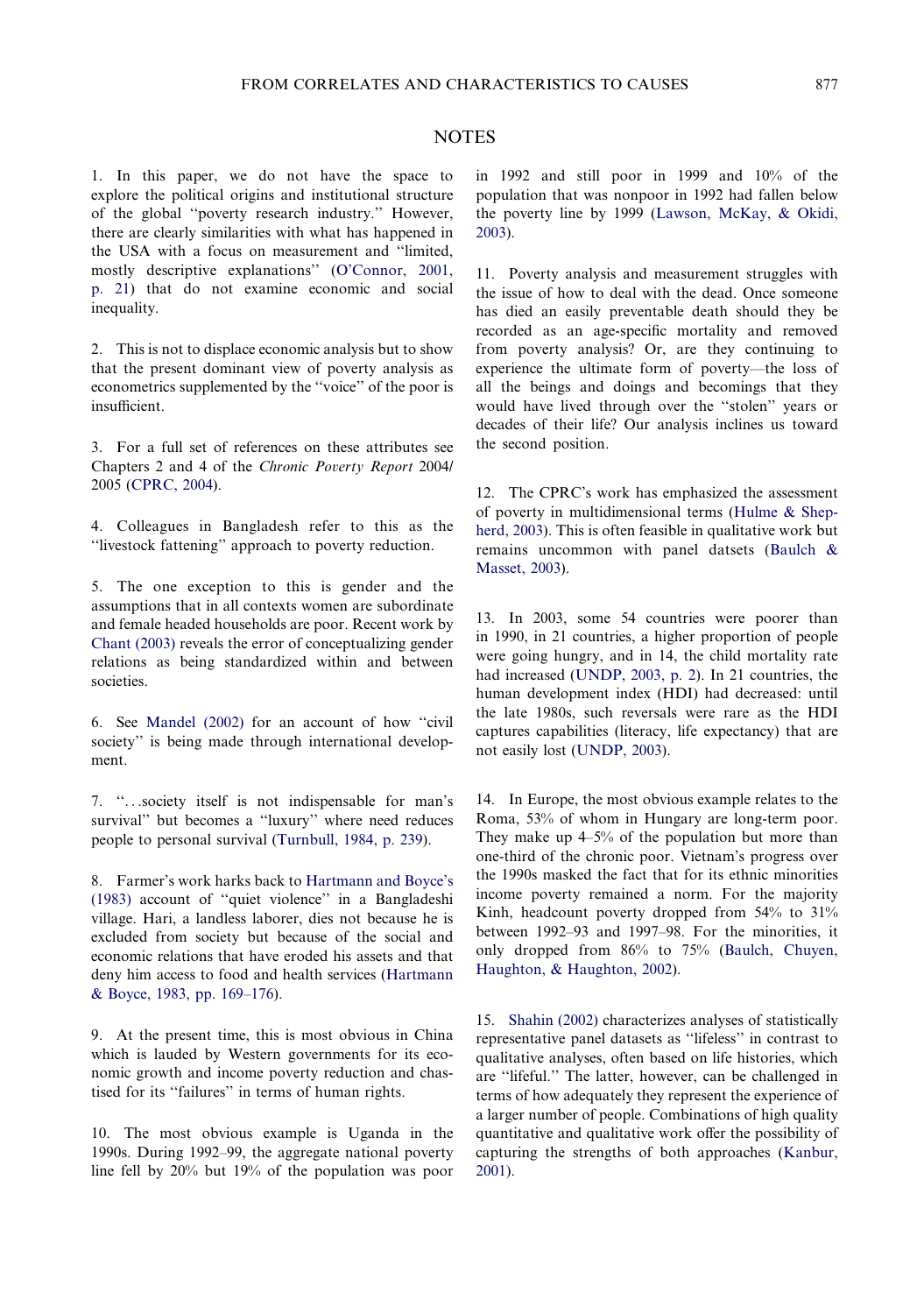- <span id="page-11-0"></span>Adair, V. (2002). Branded with infamy: Inscriptions of poverty and class in the United States, Signs. Journal of Women in Culture and Society, 27(2), 451–471.
- Bastiaensen, J., De Herdt, T., & D'exelle, B. (2005). Poverty reduction as a local institutional process. World Development, 33(6), 979–993.
- Baulch, B., Chuyen, T. T. K., Haughton, D., & Haughton, J. (2002). Ethnic minority development in Vietnam: A socioeconomic perspective. World Bank Research Working Paper 2836, World Bank, Washington, DC. Available from [http://econ.world](http://econ.worldbank.org/files/15032_wps2836.pdf)[bank.org/files/15032\\_wps2836.pdf.](http://econ.worldbank.org/files/15032_wps2836.pdf)
- Baulch, B., & Hoddinott, J. (2000). Economic mobility and poverty dynamics in developing countries Introduction to Special Issue of. The Journal of Development Studies, 36(6), 1–24.
- Baulch, B., & Masset, E. (2003). Do monetary and nonmonetary indicators tell the same story about chronic poverty? World Development, 31(3), 441–454.
- Bauman, Z. (1998). Work, consumerism and the new poor. Buckingham: Open University Press.
- Bauman, Z. (2004). Wasted lives: Modernity and its outcasts. London: Polity Press.
- Bevan, P. (2003). Extending understanding of chronic poverty dynamics: Towards a post-disciplinary approach. Paper presented at Staying poor: Chronic poverty and development policy, Manchester, April 2003. Available from [http://idpm.man.ac.uk/cprc/](http://idpm.man.ac.uk/cprc/Conference/conferencepapers/Bevan.pdf) [Conference/conferencepapers/Bevan.pdf](http://idpm.man.ac.uk/cprc/Conference/conferencepapers/Bevan.pdf).
- Bracking, S. (2003). The political economy of chronic poverty. Chronic Poverty Research Centre Working Paper 23, CPRC, Manchester.
- Bruton, H. J. (1992). The political economy of poverty, equity, and growth: Sri Lanka and Malaysia. Oxford/ New York: Oxford University Press.
- Chant, S. (2003). Female household headship and the feminisation of poverty: Facts, fictions, and forward strategies. New Working Paper Series Issue 9, London School of Economics Gender Institute, London. Available from <http://www.lse.ac.uk>.
- Chronic Poverty Research Centre (2004). The chronic poverty report 2004/2005. Manchester: University of Manchester. Available from [http://www.chronicpov](http://www.chronicpoverty.org)[erty.org.](http://www.chronicpoverty.org)
- Conticini, A., & Hulme, D. (forthcoming). Seeking freedom, escaping oppression: Why children in Bangladesh migrate to the street. Chronic Poverty Research Centre Working Paper, Institute for Development Policy and Management, Manchester.
- Craig, D., & Porter, D. (2003). Poverty reduction strategy papers: A new convergence. World Development, 31(1), 53–69.
- Dasgupta, P. (1993). An inquiry into wellbeing and destitution. Oxford: Clarendon.
- De Waal, A. (1989). Famine that kills: Darfur, Sudan, 1984–5. Oxford: Clarendon.
- Douglas, M. (1991). Witchcraft and leprosy: Two strategies of exclusion. Man NS, 26(4), 723–736.
- Ellis, F. (2000). Rural livelihoods and diversity in developing countries. Oxford: Oxford University Press.
- Engels, F. 1987 (1845). The condition of the working class in England. London: Penguin.
- Ewelukwa, U. U. (2002). Post-colonialism, gender, customary injustice: widows in African societies. Human rights quarterly, 24(2), 424–486.
- Fanon, F. (1967). The wretched of the earth. London: Penguin.
- Farmer, P. (1999). Infections and inequalities. The modern plagues. Berkeley: University of California Press.
- Farmer, P. (2003). Pathologies of power. Health, human rights and the new war on the poor. Berkeley: University of California Press.
- Finnemore, M. (1997). Redefining development at the World Bank. In F. Cooper & M. Packard (Eds.), International development and the social sciences (pp. 203–227). Berkeley: University of California Press.
- Good, K. (1999). The state and extreme poverty in Botswana: the San and destitutes. Journal of Modern African Studies, 37(2), 185–205.
- Goode, J., & Maskovsky, J. (2001). Introduction to their (Eds.) The new poverty studies. The ethnography of power, politics and impoverished people in the United States (pp. 1–34). New York: New York University Press.
- Gore, C. (1993). Entitlement relations and 'unruly' social practices: A comment on the work of Amartya Sen. Journal of Development Studies, 29(3), 429–460.
- Green, M. (1999). Overcoming the absent father: Procreation theories and practical kinship in southern Tanzania. In P. Loizos & P. Heady (Eds.), Conceiving persons. Ethnographies of procreation, fertility and growth (pp. 47–67). London: Athlone.
- Green, M. (2005). Representing poverty, attacking representations: Anthropological perspectives on poverty in development. GPRG Working Paper No. 9, Oxford.
- Harper, C., Marcus, R., & Moore, K. (2003). Enduring poverty and the conditions of childhood: Lifecourse and intergenerational poverty transmissions. World Development, 31(3), 535–554.
- Harris, O. (1988). Households as natural units. In K. Young et al. (Eds.), Of marriage and the market. London: RKP.
- Harriss-White, B. (2005). Destitution and the poverty of its politics—with special reference to South Asia. World Development, 33(6), 881–891.
- Hartmann, B., & Boyce, J. K. (1983). A quiet violence: View from a Bangladesh village. London: Zed.
- Hastrup, K. (1993). Hunger and the hardness of facts. Man (NS), 28(4), 727-739.
- Hirschon, R. (1984). Women and property, women as property. London: Croom Helm.
- Hulme, D., & Shepherd, A. (2003). Conceptualizing chronic poverty. World Development, 31(3), 403– 424.
- Iliffe, J. (1987). The African poor. A history. Cambridge: Cambridge University Press.
- Kabeer, N. (forthcoming). Snakes, ladders and traps: Changing lives and livelihoods in rural Bangladesh.